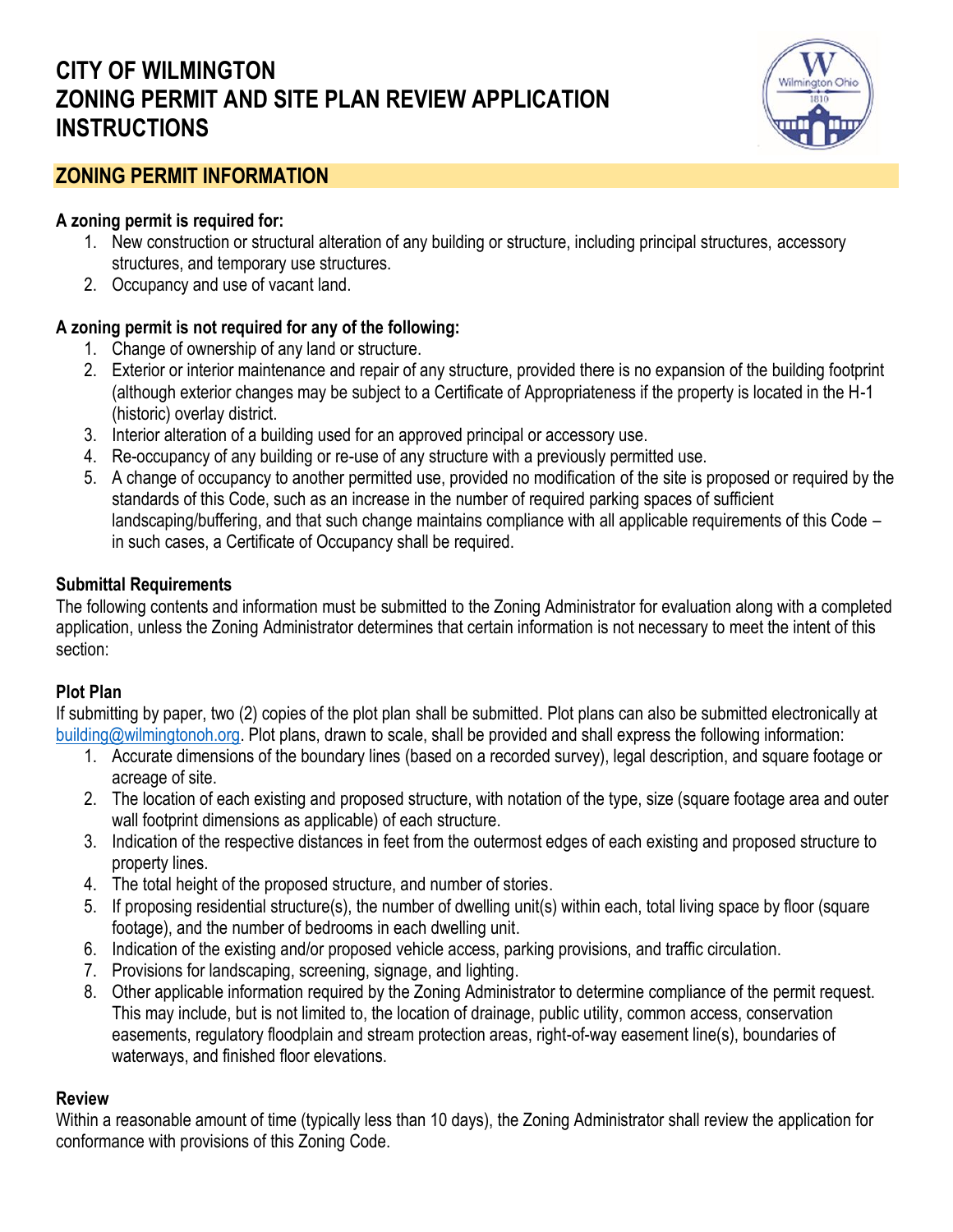- 1. The Zoning Administrator shall either approve the Zoning Permit and issue a Zoning Certificate, or deny the application, and in doing so, state in writing the reasons for the action taken.
- 2. If the application is denied, the applicant may submit a new application and plans for review, or the applicant may appeal the decision to the Board of Zoning Appeals.

## **Expiration**

Failure to begin construction within twelve (12) months shall result in expiration of the Zoning Permit unless the applicant requests and receives an extension from the Zoning Administrator for good cause.

## **SITE PLAN REVIEW INFORMATION**

No person shall commence any use or construct or alter any structure or grade any lot or parcel in zones where a site plan is required without first obtaining an approved site plan.

## **Development Requiring a Site Plan Review**

Site Plan Review by the Planning Commission is required for the following types of development prior to the issuance of a zoning permit.

- 1. All non-residential development.
- 2. All residential development.
- 3. All conditional uses.

## **Development Exempt from Site Plan Review**

The following uses and circumstances shall be exempt from site plan review:

- 1. All uses listed as not requiring site plan in Section 2.102 (Table of Principal uses by Zoning District), including single-family and two-family dwellings.
- 2. Greenspace, open space, or other unimproved areas.
- 3. Any change in use or alteration that would otherwise also not require approval of a Zoning Permit, as provided in Section 1.304.2(D); and
- 4. Exterior alteration of a building used for an approved principal or accessory use which does not expand the building footprint by more than twenty-five (25) percent.

## **Site Plan Submission Requirements**

Please see Section 1.305.3 of the Wilmington Zoning Code for a complete list of site plan submission requirements.

## **Site Plan Review Procedure**

## **Step 1 – Consultation with Zoning Administrator**

- 1. Informal consultation to
	- **a.** Discuss standards and technical issues pertinent to the proposal
	- **b.** Comment on required compliance of the proposal to standards of Code
	- **c.** Comment on whether site plan process is necessary and appropriate process for making a decision on the proposed development.
- 2. Concept sketch plan should be submitted to help explain:
	- **a.** Location of project
	- **b.** Proposed development and layout
	- **c.** Relationship to surrounding properties
	- **d.** Other relevant conditions

## **Step 2 – Formal submittal and Processing**

- 1. The applicant formally submits application per Section 1.305.3 (Application Requirements).
- 2. Zoning Administrator determines within 10 day of receipt whether application is complete.
- 3. If not complete, Zoning Administrator notifies, in writing, specific deficiencies of the application. No further action will be taken on part of City until deficiencies are resolved.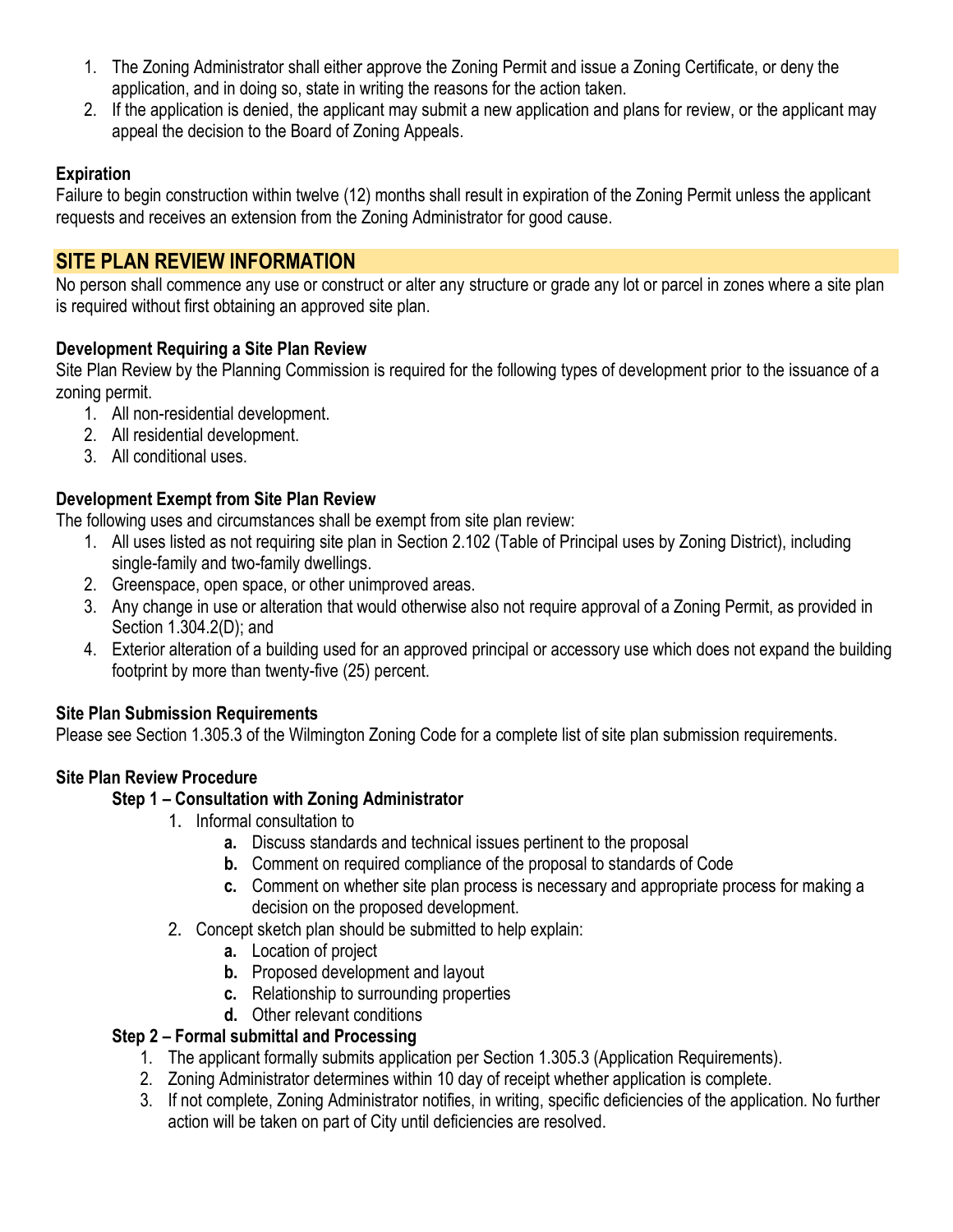4. Upon receipt of complete application, Zoning Administrator provides the accepted application to applicable authorities/departments for review of plan, allowing fifteen (15) days to respond and receive comments before the Zoning Staff Report is sent to Planning Commission.

## **Step 3 – Review and Action by Planning Commission**

Hard copy of permit application with two (2) sets of plans may be submitted to: City of Wilmington Building and Zoning 69 N. South Street Wilmington, OH 45177 (937) 382-5134

> Applications and plans can also be submitted electronically to: [building@wilmingtonoh.org](mailto:building@wilmingtonoh.org)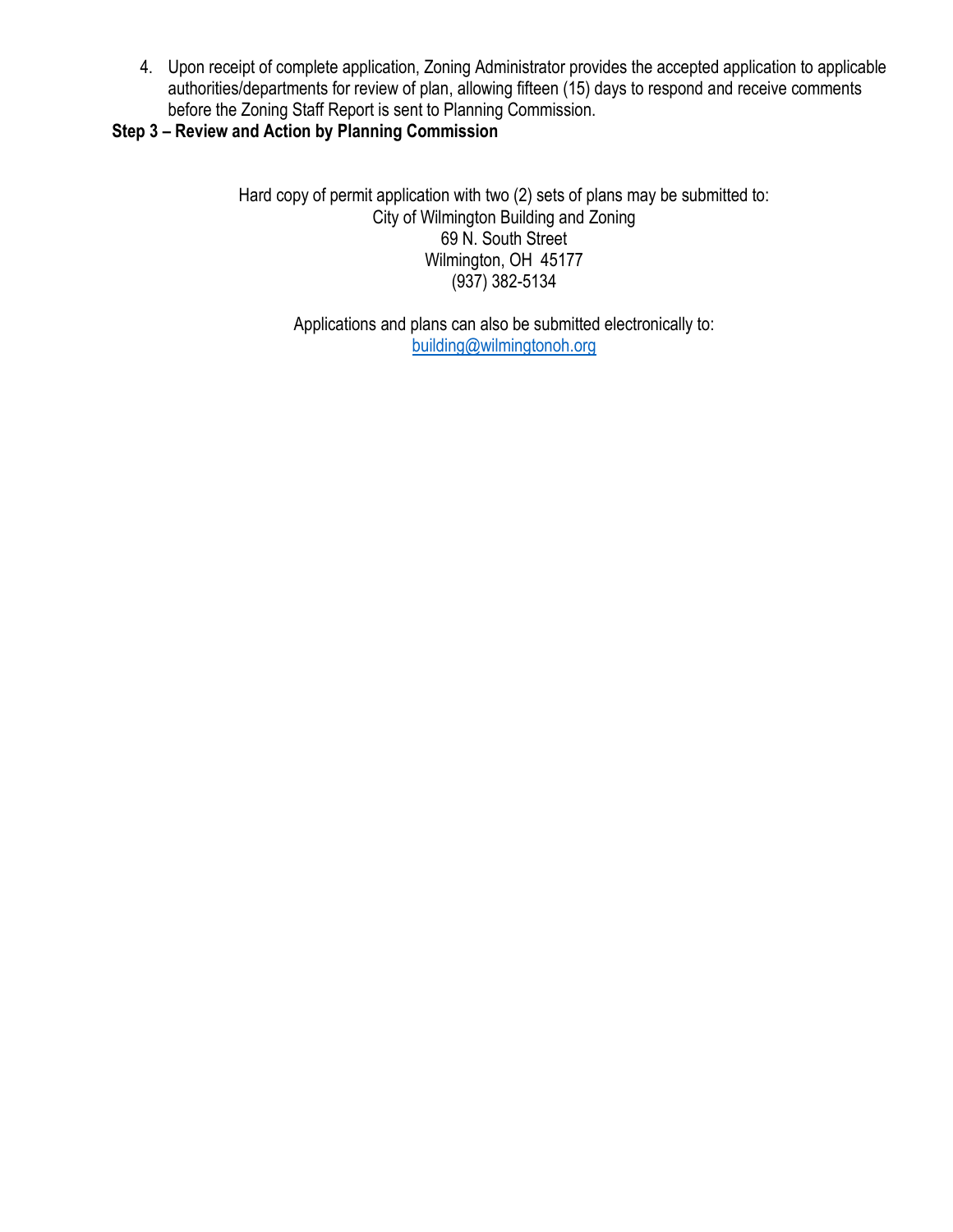# **ZONING/SITE PLAN REVIEW APPLICATION**

| Date: $\sqrt{2}$<br>$\overline{L}$                                                                              | PERMIT NO.                                                                                             |  |  |  |  |  |  |  |
|-----------------------------------------------------------------------------------------------------------------|--------------------------------------------------------------------------------------------------------|--|--|--|--|--|--|--|
| Zoning and Site Plan permit application for construction projects must include a scale drawing of the proposed  |                                                                                                        |  |  |  |  |  |  |  |
| project. For more information on requirements, please see Zoning and Site Plan Review Application Instructions. |                                                                                                        |  |  |  |  |  |  |  |
| Applications and drawings can be submitted by email to building@wilmingtonoh.org.<br><b>1. TYPE OF PERMIT</b>   |                                                                                                        |  |  |  |  |  |  |  |
| <b>ZONING</b>                                                                                                   | <b>SITE PLAN</b>                                                                                       |  |  |  |  |  |  |  |
| <b>2. CLASS OF PERMIT:</b><br><b>RESIDENTIAL</b><br>COMMERCIAL                                                  |                                                                                                        |  |  |  |  |  |  |  |
| This permit contains the following (check all that apply):                                                      |                                                                                                        |  |  |  |  |  |  |  |
| <b>New Structure</b>                                                                                            | <b>Deck</b><br>Home Occupation                                                                         |  |  |  |  |  |  |  |
| <b>Addition to Existing Structure</b>                                                                           | <b>Swimming Pool</b><br>Change of Use                                                                  |  |  |  |  |  |  |  |
| <b>Accessory Structure</b>                                                                                      | Parking Lot/Paving<br>Fence                                                                            |  |  |  |  |  |  |  |
| <b>Accessory Dwelling Unit</b>                                                                                  | <b>Temporary Use/Structure</b><br>Tower                                                                |  |  |  |  |  |  |  |
| <b>Conditional Use</b>                                                                                          | Stormwater/Detention<br>Other                                                                          |  |  |  |  |  |  |  |
| If Other, please specify:                                                                                       |                                                                                                        |  |  |  |  |  |  |  |
| <b>3. APPLICANT INFORMATION</b>                                                                                 |                                                                                                        |  |  |  |  |  |  |  |
| <b>Primary Contractor</b><br>Owner                                                                              | Architect<br>Other                                                                                     |  |  |  |  |  |  |  |
| <b>Job Contact Name:</b>                                                                                        |                                                                                                        |  |  |  |  |  |  |  |
| <b>4. PARCEL/PROPERTY INFORMATION</b>                                                                           |                                                                                                        |  |  |  |  |  |  |  |
| Parcel ID                                                                                                       | <b>Property Address</b>                                                                                |  |  |  |  |  |  |  |
| SC<br><b>DC</b><br>DT<br>$\mathsf{L}\mathsf{I}$<br>GI<br>Zoning<br>MF                                           | AZD<br>H1<br><b>PUD</b><br><b>SR</b><br>MH<br><b>RR</b><br>SN<br><b>TN</b><br><b>Overlay Districts</b> |  |  |  |  |  |  |  |
| Property Name (If Commercial)                                                                                   |                                                                                                        |  |  |  |  |  |  |  |
| Subdivision/Legal Description<br>Lot No.                                                                        |                                                                                                        |  |  |  |  |  |  |  |
| Is this property in a Flood Plain?                                                                              | No<br>Yes                                                                                              |  |  |  |  |  |  |  |
| If yes, please provide Flood Plain information                                                                  |                                                                                                        |  |  |  |  |  |  |  |
| <b>5. OWNER INFORMATION</b>                                                                                     |                                                                                                        |  |  |  |  |  |  |  |
| <b>Owner Name</b>                                                                                               |                                                                                                        |  |  |  |  |  |  |  |
| <b>Street Address</b>                                                                                           |                                                                                                        |  |  |  |  |  |  |  |
| City                                                                                                            | <b>State</b><br>Zip                                                                                    |  |  |  |  |  |  |  |
| Phone<br>Cell                                                                                                   | Email                                                                                                  |  |  |  |  |  |  |  |
| <b>6. CONTRACTOR INFORMATION</b>                                                                                |                                                                                                        |  |  |  |  |  |  |  |
| <b>Primary Contractor Name</b>                                                                                  |                                                                                                        |  |  |  |  |  |  |  |
| <b>Street Address</b>                                                                                           |                                                                                                        |  |  |  |  |  |  |  |
| City                                                                                                            | <b>State</b><br>Zip                                                                                    |  |  |  |  |  |  |  |
| Phone<br>Cell                                                                                                   | Email                                                                                                  |  |  |  |  |  |  |  |
| <b>Contact Person</b>                                                                                           |                                                                                                        |  |  |  |  |  |  |  |
| 7. ARCHITECT INFORMATION<br>Plans Prepared By                                                                   |                                                                                                        |  |  |  |  |  |  |  |
| <b>Contact Name/Title</b>                                                                                       |                                                                                                        |  |  |  |  |  |  |  |
| <b>Street Address</b>                                                                                           |                                                                                                        |  |  |  |  |  |  |  |
| City                                                                                                            | <b>State</b><br>Zip                                                                                    |  |  |  |  |  |  |  |
| Cell<br>Phone                                                                                                   | Email                                                                                                  |  |  |  |  |  |  |  |
| Ohio registration #                                                                                             | Other information                                                                                      |  |  |  |  |  |  |  |